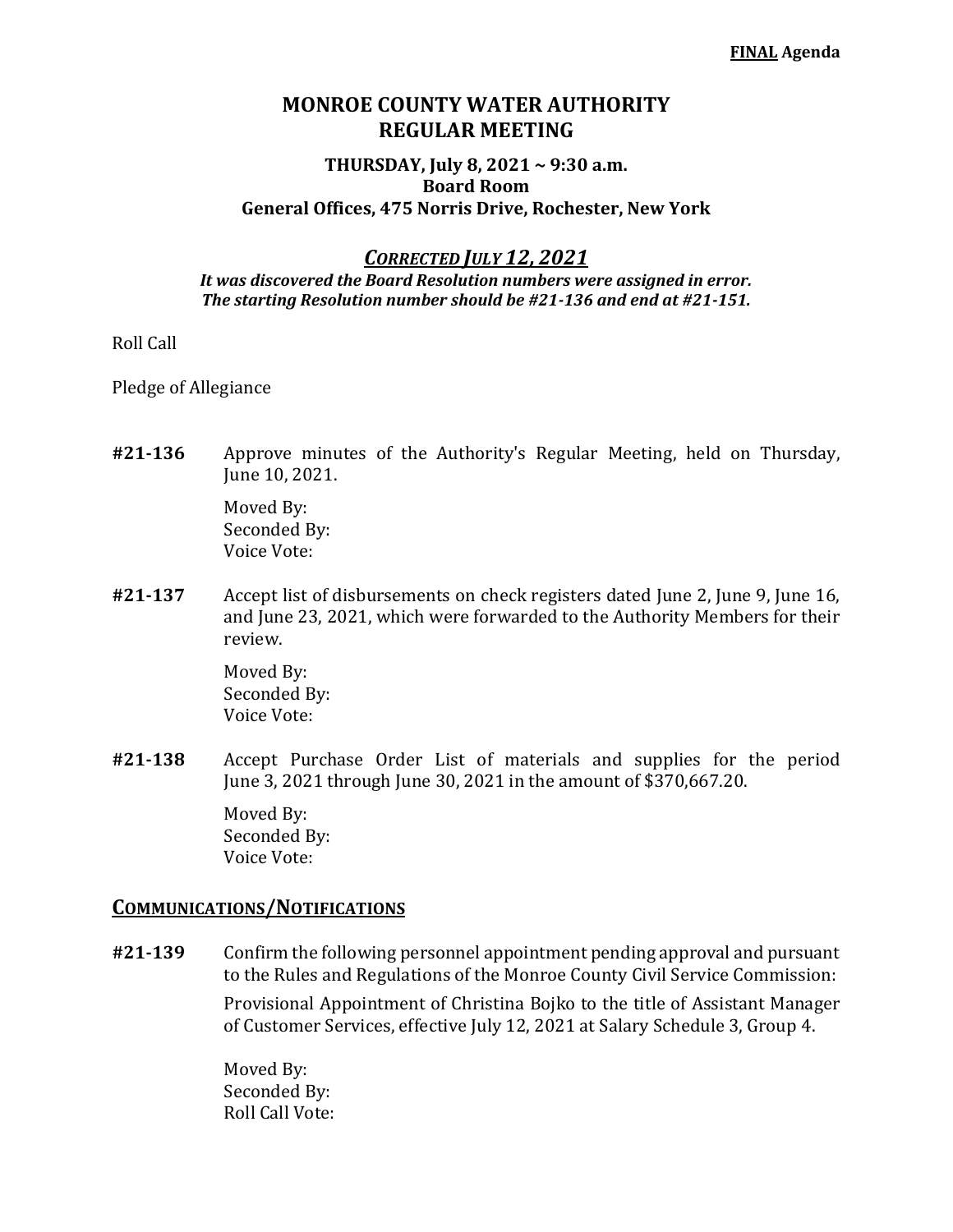**#21-140** Confirm the following personnel appointment pending approval and pursuant to the Rules and Regulations of the Monroe County Civil Service Commission:

> Promotional Appointment of Chad Okolowicz to the title of Customer Service Foreman, effective July 12, 2021 at Salary Schedule 4, Group 7.

Moved By: Seconded By: Roll Call Vote:

**#21-141** Confirm the following personnel appointment pending approval and pursuant to the Rules and Regulations of the Monroe County Civil Service Commission:

> Promotional Appointment of Joseph Sinopoli to the title of Meter Services Technician, effective July 12, 2021 at Salary Schedule 4, Group 6.

Moved By: Seconded By: Roll Call Vote:

**#21-142** Confirm the following personnel appointment pending approval and pursuant to the Rules and Regulations of the Monroe County Civil Service Commission:

> Promotional Appointment of Ethan Dunn to the title of Meter Services Technician, effective July 12, 2021 at Salary Schedule 4, Group 6.

Moved By: Seconded By: Roll Call Vote:

**#21-143** Confirm the following personnel appointment pending approval and pursuant to the Rules and Regulations of the Monroe County Civil Service Commission:

> Promotional Appointment of Jonathan Osucha to the title of Meter Services Technician, effective July 12, 2021 at Salary Schedule 4, Group 6.

Moved By: Seconded By: Roll Call Vote:

**#21-144** Confirm the following personnel appointment pending approval and pursuant to the Rules and Regulations of the Monroe County Civil Service Commission:

> Contingent Permanent Appointment of Brian Whitney to the title of Foreman of Distribution, effective July 12, 2021 at Salary Schedule 4, Group 8.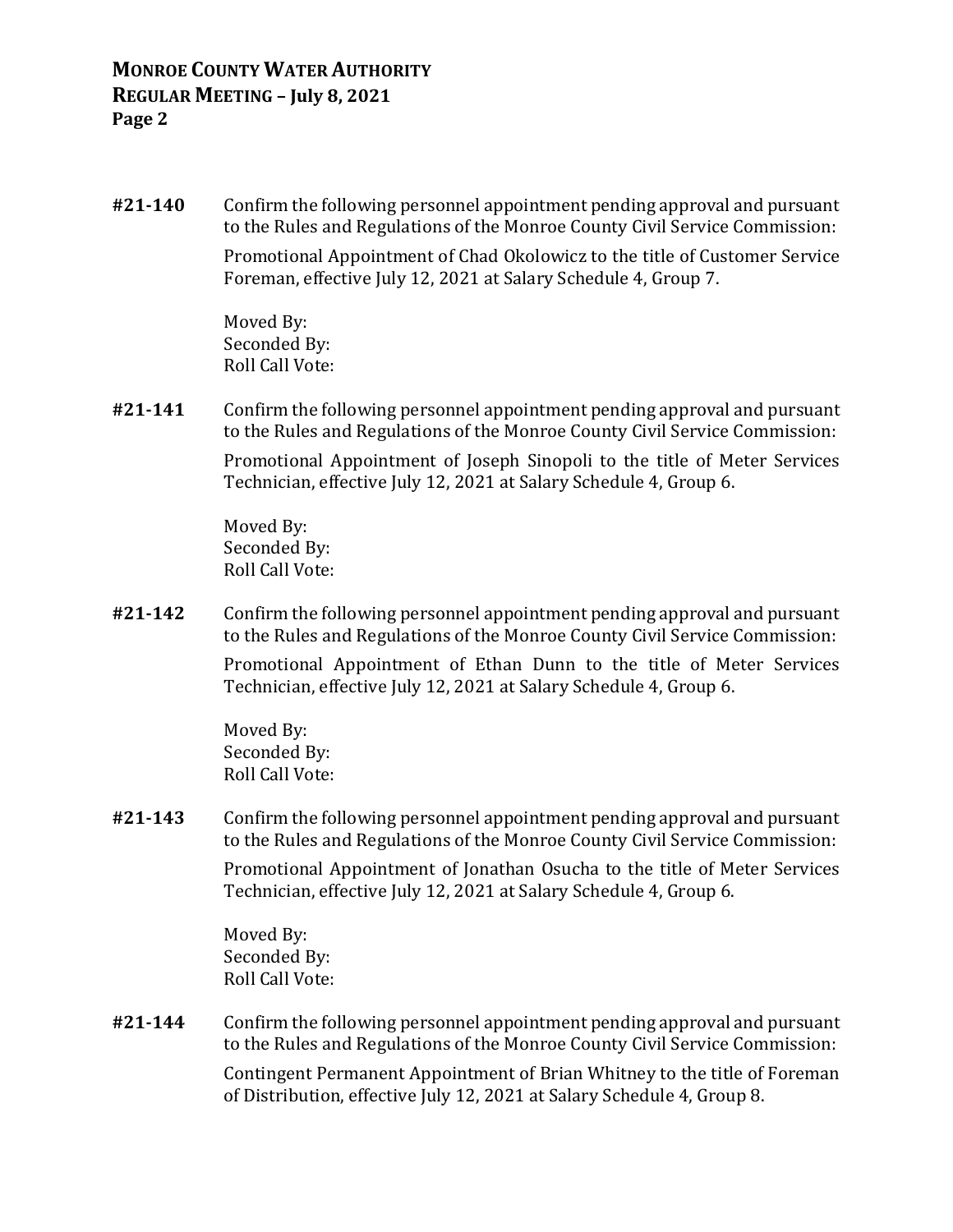## **MONROE COUNTY WATER AUTHORITY REGULAR MEETING – July 8, 2021 Page 3**

Moved By: Seconded By: Roll Call Vote:

**#21-145** Confirm the following personnel appointment pending approval and pursuant to the Rules and Regulations of the Monroe County Civil Service Commission: Promotional Appointment of Jonathan Read to the title of Distribution Maintenance Mechanic, effective July 12, 2021 at Salary Schedule 4, Group 6.

> Moved By: Seconded By: Roll Call Vote:

**#21-146** Confirm the following personnel appointment pending approval and pursuant to the Rules and Regulations of the Monroe County Civil Service Commission:

> Appointment of Joshua Tiefel to the title of Office Clerk IV, effective August 2, 2021 at Salary Schedule 5, Group 1.

Moved By: Seconded By: Roll Call Vote:

**#21-147** Confirm the following personnel appointment pending approval and pursuant to the Rules and Regulations of the Monroe County Civil Service Commission:

> Appointment of Ashley Hogan to the title of Office Clerk IV, effective August 2, 2021 at Salary Schedule 5, Group 1.

Moved By: Seconded By: Roll Call Vote:

**#21-148** Authorize the as-needed purchase of various **Square D™ by Schneider Electric** electrical equipment and materials from **Kaman Automation, Inc.** under the terms of **Monroe County Contract BP #0509-21 for Square D Products**, for an estimated total amount of \$75,000 through the contract term ending May 31, 2022.

> Moved By: Seconded By: Roll Call Vote: